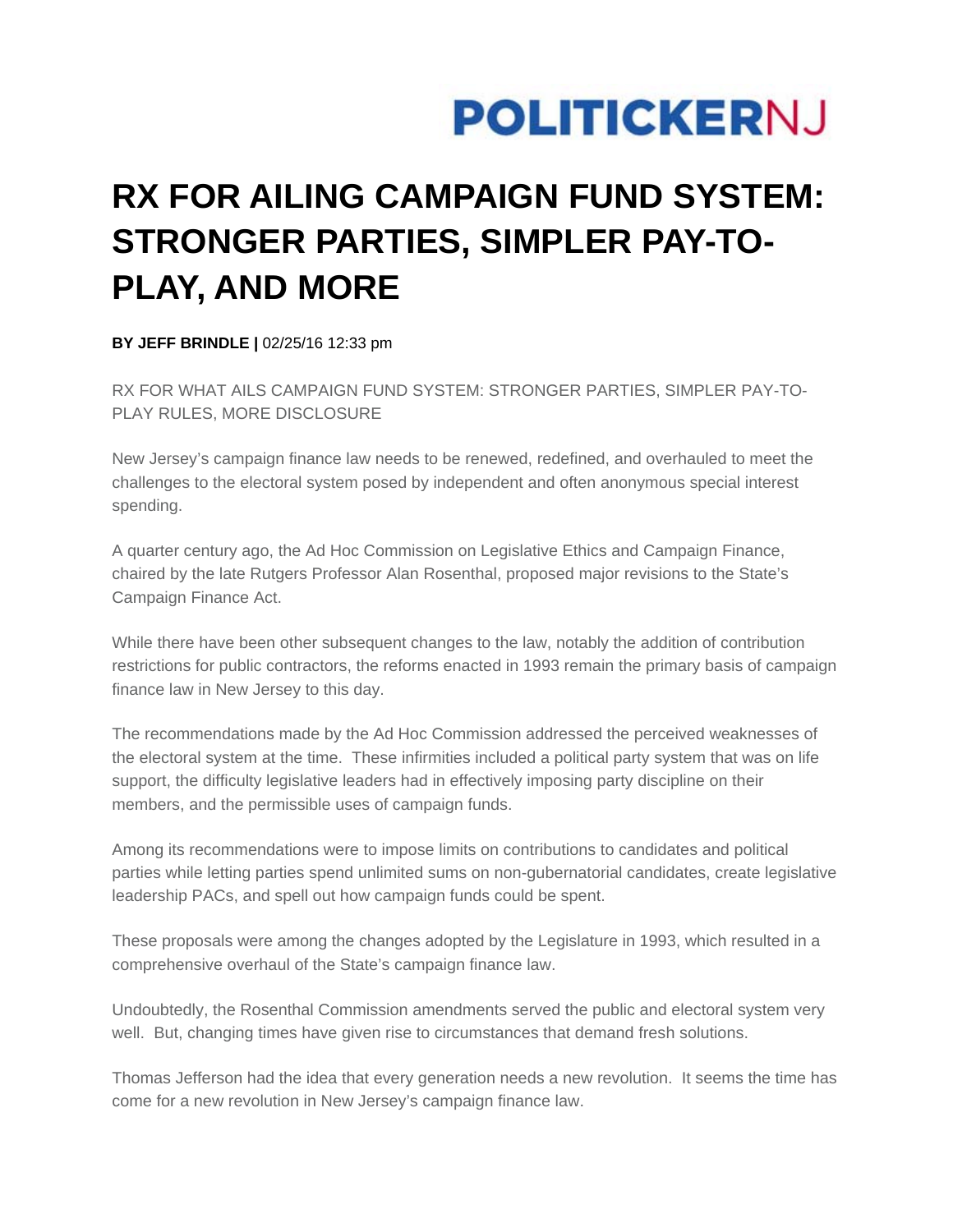The Act needs to be redrawn to meet the challenges wrought by the Bipartisan Campaign Reform Act of 2002 (BCRA) and the U.S. Supreme Court's decision in Citizens United in 2010.

Foremost among those challenges is the ever increasing influence of outside, independent, groups over the process of elections in New Jersey.

Independent, often anonymous, groups spent over \$41 million in the 2013 gubernatorial and legislative election. That figure dwarfs the \$14 million spent by political parties. This past November, independent groups spent \$11 million attempting to influence the outcome of the Assembly elections, representing 35 percent of all spending.

These groups come in various forms. Some are Super PACs. Others are organized under either sections 527 or 501(c) of IRS law. Call them what you will, but these groups are metastasizing.

A staggering \$80 and \$100 million will most certainly be spent by these groups this year advocating for or against three significant ballot questions. Independent groups now are spending millions even on some local campaigns. And far more spending will follow in the gubernatorial and legislative contests in 2017.

These often dark money groups have come to dominate elections, assume many of the traditional roles of political parties, usurp the ability of candidates to control their campaign message, and drive the issue agenda of election campaigns.

Therefore, at this time, New Jersey's campaign finance scheme needs to be changed to redirect the flow of cash from outside regulated groups to accountable political parties and candidates.

The reform of the State's Campaign Finance Act needs to do three things: (1) strengthen the political parties; (2) simplify pay-to-play; and, (3) require registration and disclosure by independent groups.

Political parties once again are on the ropes. They can be strengthened by increasing limits on contributions donated to them, exempting them from the pay-to-play law, allowing them to participate in gubernatorial elections, and permitting them to contribute to each other. Contributions and expenditures over a certain threshold, perhaps \$3,000, should be disclosed within 48 hours yearround.

A convoluted and complex pay-to-play law should be simplified by adopting one State law that applies across the board, by eliminating the fair and open loophole, by including special interest PACs under the law, by increasing permissible contractor donations to \$1,000, and by enhancing disclosure.

Finally, independent groups that participate in New Jersey elections should be required to register with the New Jersey Election Law Enforcement Commission and report their contributions and expenditures. These groups should be treated the same as political parties and candidates.